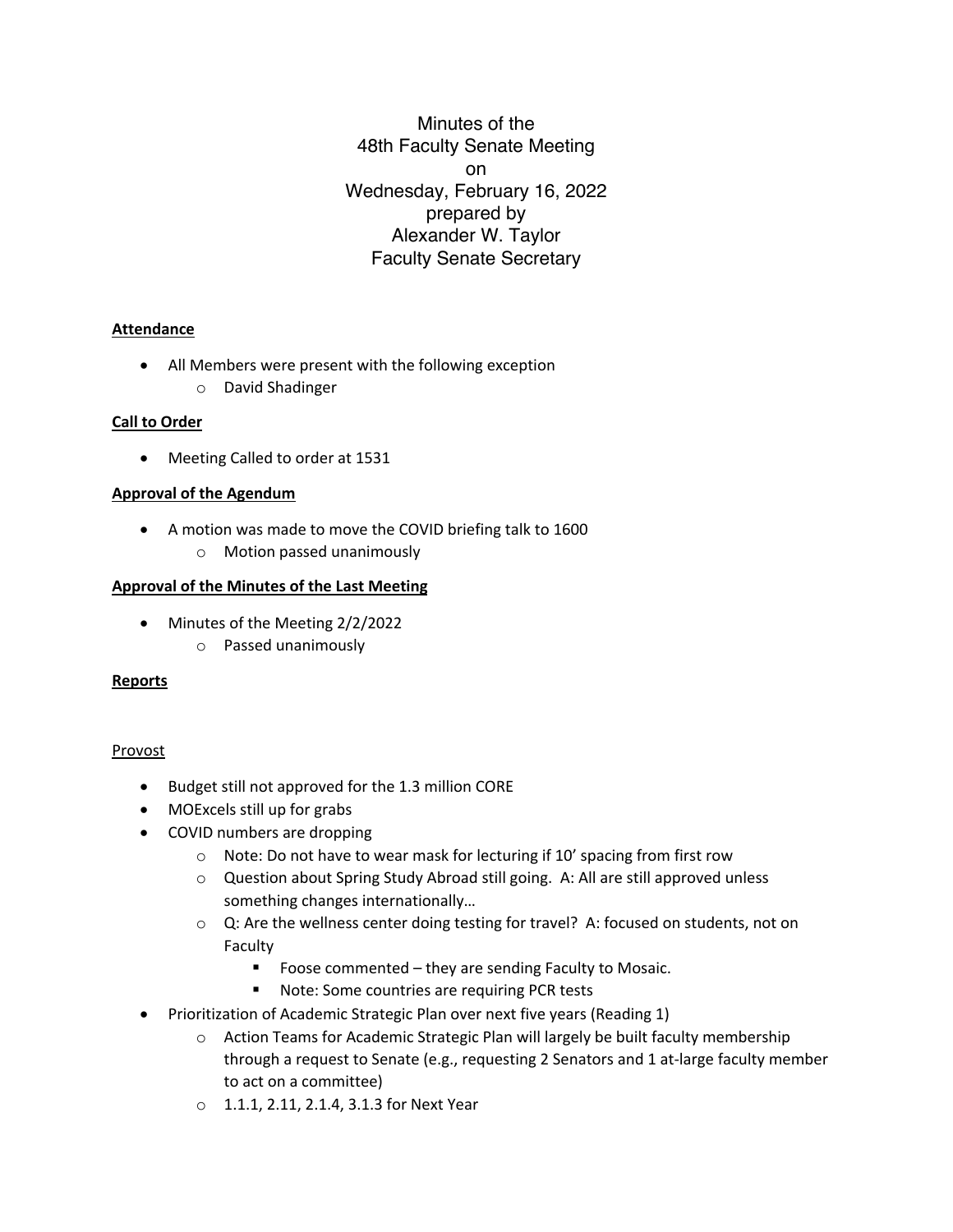- o Some current actions may cross across several years.
- o Q: 2.4.1 changed to Student and Employee, instead of just Student
- o Headings for 2.1.4 and 3.1.3 switched on draft
- $\circ$  Unclear if the strategies represent start or stop times for associated actions (for example, item 4.3.2 might be better moved to a year 2 slot to ensure timely progression)
- $\circ$  Q: Current Prioritization is set by the prioritization effort. Does it make sense to actually do things in this order?
- $\circ$  Comment about cynicism of Faculty why go through the effort when we don't have control. e.g., the Health Insurance issue…
- o Q: about 1.1.1 Academic Program Transformation what will it look like?
	- A: Will likely be on the Timeline for several years "Bread and Butter"
- Proposed Academic Day (introduced last meeting) will require a committee and time to develop.
	- $\circ$  Idea for Academic Day came out of Gaunt House meetings with academic units in 2019
	- $\circ$  Some seeds may be laid down later this Spring, but certainly a committee with faculty input
	- $\circ$  Faculty Senate is against already have many events that cuts into lecture time
	- o Request from Provost that we hold a vote for or against
	- o Foose comments suggests a more optional blended flexible event
	- o Consensus brewing that a plan/framework be suggested before we vote yea/nay
	- $\circ$  Peter Adam will hold a brainstorming session with volunteers to develop a plan

## COVID Update

- Cases are dropping rapidly
	- $\circ$  0 in quarantine Only 9 active courses on Campus (99% drop since Omicron height)
	- $\circ$  County 7-day average of 11 (12 cases reported today) 64 in the county (78% drop since Omicron height)
	- $\circ$  Hospitalizations In Maryville 0
	- $\circ$  State accumulating a number of deaths JAN 2022 higher than any month in 2021 Perhaps a function of the number of cases
	- $\circ$  Process changing on campus Accepting home tests Students sending a picture of the results, and that will trigger a flag in the tracking mechanism
	- $\circ$  Q: Timeliness of sending the test in (e.g., must be sent in within 72 hours) A: there are no current guidelines
	- $\circ$  Q: Are students still required to go through wellness center? A: Yes they need to go through wellness center for tracking purposes.
	- o Wilmes comment: Missouri State may be relaxing their masking policy.
	- o Provost plan is to not relax policy this semester.
	- $\circ$  Q: What is the process on further masking guidance Who makes the recommendation, and then who makes the decision A: Committee makes recommendation, NLT makes the decision.
	- o Faculty and Staff can still get KN95 masks from UPD (contact Lt. Cullin)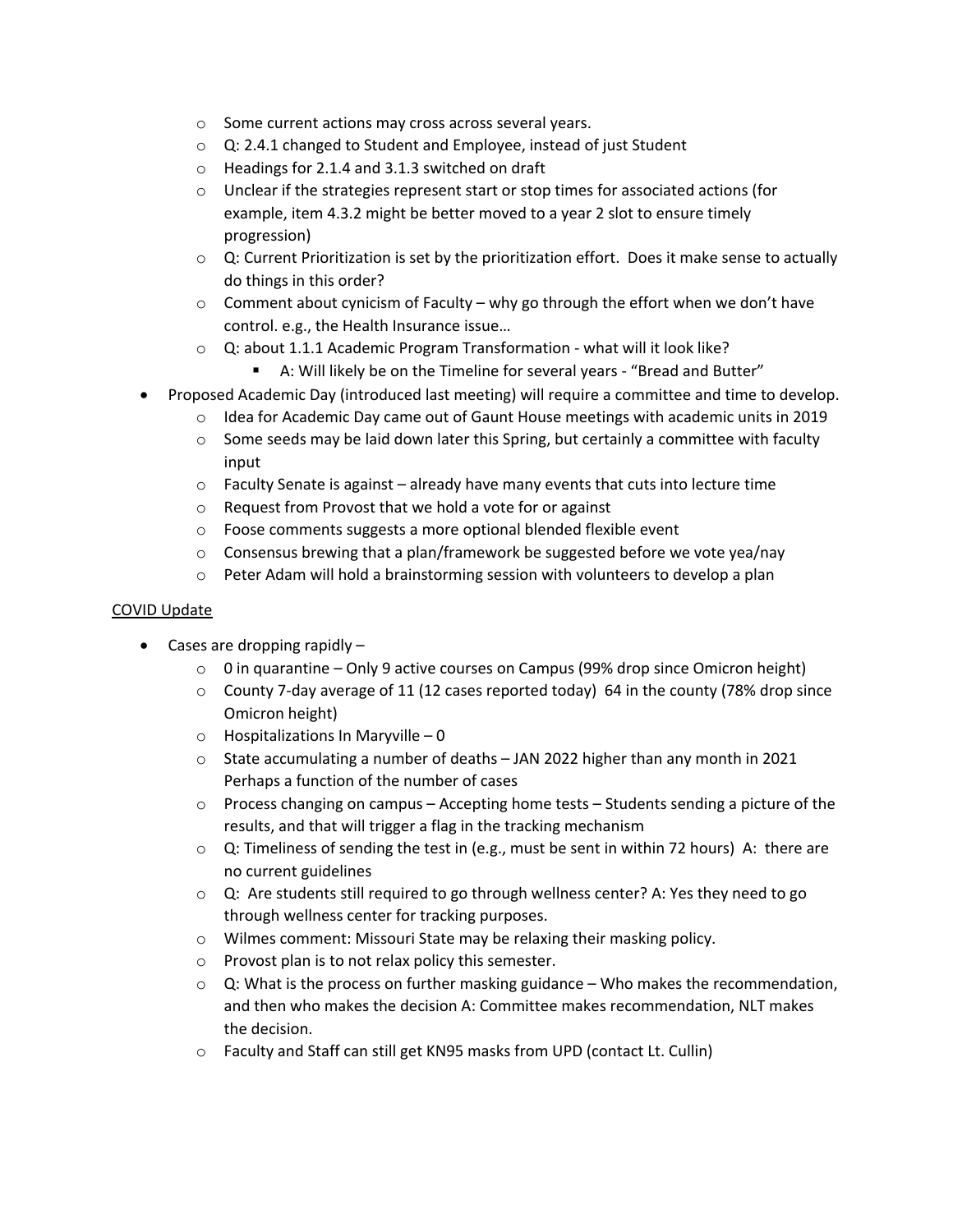# President

- Reminders/Deadlines:
	- $\circ$  2/25/22 feedback on Engagement Survey from Unit Senators due to Peter Adam
	- $\circ$  3/6/22 submissions due for 4/8/22 Celebration of Quality (see 2/9/22 email)
	- $\circ$  3/15/22 applications for Summer Short NW Faculty Led Programs (see 11/22/21 email)
	- $\circ$  3/16/22 Committee Chair Survey reports due to Peter Adam and Alexander Taylor
	- $\circ$  3/16/22 Nominations for the Faculty Senate Award
	- $\circ$  3/18/22 Improvement of Teaching and Learning Grants due (see 1/24/22 email)
	- o 4/25/22 Faculty Senate attendance and end-year reports due to Peter Adam
- Presidential Search NDA is likely for any participants
- The following is from LAT Finance 101 Meeting (2/8/22), Provost's Council (2/9/22), Executive Committee (2/9/22), and Senate Leadership (2/15/22) meetings
- Ed Walton new Owen's Library director
- HLC (Accreditation) on track for submission of reports in June (ILOs and Ethics)
- Legislative:
	- o NW employees are not considered state employees for 5.5% COLA or \$15 base wage
	- o Unclear if/how NW employees may benefit (likely a June announcement)
	- $\circ$  5.4% (\$1.7 M) proposed core budget increase will not even cover mandated MOSERS increase
	- o MO now ranks 50th on K-12 pay schedule (start around \$25 K/year)
	- o State Capital allocation set to spruce up Brown Hall (50%:50% or \$17.5 M each)
	- o MO Excels funding for revamping Ag Machinery and Cyber Security (\$2.5 M)
	- o Do we want Stacey Carrick to visit Faculty Senate on Finances before Summer?
		- Q: What would she talk to us about? A: What we already know..
			- Ultimately: No real value in her visiting
			- Comment that we would like to see the FY21 Fiscal statement
	- o AP (Advanced Placement) Scores from 4 to 3 across the board to receive credit. Likely will pass a state vote and will lower requirement for credit to be received for:
		- American Government/Politics (34-924)
		- American History (33-905)
		- Calculus AB  $(17-120)$
		- Calculus BC (17-120, 17-121)
		- Chemistry (24-114/115, 24-116/117)
		- Comparative Politics (34-310)
		- Computer Science A (44-241)
		- Computer Science Principles (44-101)
		- English Literature and Comp (10-908)
		- § Environmental Science (04-420)
		- European History (26-103)
		- Music Theory (19-910)
		- § Physics C Mechanics (25-120/121, 25-230/231)
		- § Psychology (08-103)
		- § Spanish Language (14-141, 14-142, 14-242)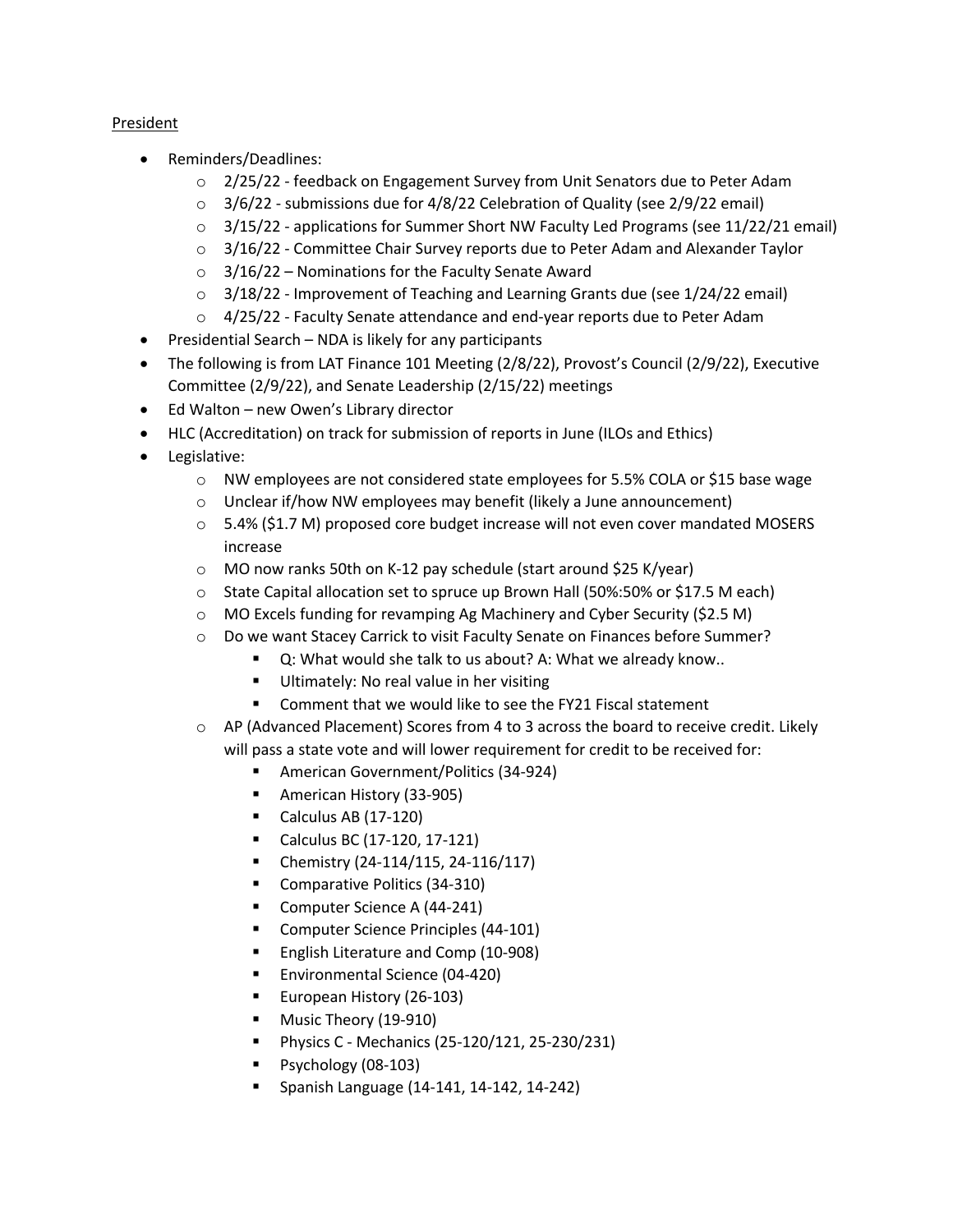§ Spanish Language (14-141, 14-142, 14-242, 14-243)

#### Academic Petitions

• Meeting last Friday (2/11/22) 18 petitions.

#### Academic Appeals

• Haven't met since last meeting

## CDR

- Sent out Agenda for next meeting
- Will meet next week.

## DCM

- Finished collecting info about NW Core and outcomes. We identified gaps in NW core outcomes that are not being well assessed and found that Teamwork and Leadership weren't assessed in very many NW Core classes. We are requesting that Northwest Core courses that already involve some teamwork and/or leadership consider assessing teamwork and/or leadership. This will help close the gap that currently exists without asking courses to start incorporating teamwork and leadership.
- No proposals for a while

#### **Assessment**

• Met and while a Best Practices to meet HLC standards, There is no way to require anyone to follow these BPs – Have developed a Canvas site to track/enter ILOs and PLOs. Programs can jump the process and directly enter the information

| $=$ Assessment                                   |                                                                                                                                                                                                                                                                                                                                                                                                     |                                                                                                                                                                                                                                                                             | 63 Student View                                                              |
|--------------------------------------------------|-----------------------------------------------------------------------------------------------------------------------------------------------------------------------------------------------------------------------------------------------------------------------------------------------------------------------------------------------------------------------------------------------------|-----------------------------------------------------------------------------------------------------------------------------------------------------------------------------------------------------------------------------------------------------------------------------|------------------------------------------------------------------------------|
| Home                                             | Assessment and Evaluation Iteration 2 Part 1                                                                                                                                                                                                                                                                                                                                                        | $\gamma_k$ Edit $\qquad$ :                                                                                                                                                                                                                                                  | <b>El Import Existing Content</b>                                            |
| Announcements 96<br>Assignments<br>Discussions   |                                                                                                                                                                                                                                                                                                                                                                                                     |                                                                                                                                                                                                                                                                             | Import from Commons<br>@ Choose Home Page                                    |
| Grades<br>People                                 | à                                                                                                                                                                                                                                                                                                                                                                                                   |                                                                                                                                                                                                                                                                             | Gi View Course Stream<br>C Course Setup Check Est                            |
| Pates<br>Files                                   |                                                                                                                                                                                                                                                                                                                                                                                                     | <b>NORTHWEST</b><br>125 New Analytics                                                                                                                                                                                                                                       | of New Announcement                                                          |
| <b>Syllabus</b><br>$^{o}$<br>Outcomes            |                                                                                                                                                                                                                                                                                                                                                                                                     | PROGRAM-LEVEL<br>$-$ OUTCOME $-$<br>Coming Up                                                                                                                                                                                                                               | C View Course Notifications<br>[1] Yes Crienda                               |
| <b>Fubrics</b><br>$\infty$<br>Quizzes<br>Modules |                                                                                                                                                                                                                                                                                                                                                                                                     | <b>DEVELOPMENT</b><br>Nothing for the next week                                                                                                                                                                                                                             |                                                                              |
| Collaborations<br>Chat                           | This course site is designed to provide more information and guide<br>you in the creation, management, and tracking of your program-                                                                                                                                                                                                                                                                |                                                                                                                                                                                                                                                                             |                                                                              |
| Attendance<br>SCORM                              | level outcomes. The manual includes the process and procedures<br>the university is employing to create, align, manage, and track your<br>program-level outcomes. The forms assist with gathering,<br>coordinating, and reporting the outcomes to administration and                                                                                                                                | DATE THE M THE COUNTY                                                                                                                                                                                                                                                       |                                                                              |
|                                                  | lies. Finally, the FACs will help<br>○ Submiting Program Learning C: X D Program Dubanes Submission K X 2D Program Dubanes Sension K X   ○ Roareh Proposit Specificator, X   ○ Council Notation Humanitics &: X   ■ Post-Michael Zonn<br>> C = @ dynamidorma.ngwebsdutions.com/Submit/Teqwittem=4ala833w4b341-Elab-ab35-0tiplip/1749388pugw=1873388to/swn-SEaFUni021Ub3M00bha3HDsZxC8-jb800pulateal | <b>CEA DE LIEDI</b>                                                                                                                                                                                                                                                         | 日立新<br>$-0.21$<br>C ipáziz                                                   |
|                                                  | Hope Elimbert Eliop Eliphine Elimoniptions Eliophiques Eliminations Eliminations Eliminations @ hisplanetic. (Eliminations & @ Mayakilonetic. @ line-Mayaky. @ bette<br>PROGRAM NAME                                                                                                                                                                                                                |                                                                                                                                                                                                                                                                             | Difference model [3] Seating Ist<br>ж.                                       |
|                                                  | PROGRAM CLASSIFCATION<br>□ Underpretiate ( Centurie ) Centicate ( NVCore                                                                                                                                                                                                                                                                                                                            |                                                                                                                                                                                                                                                                             |                                                                              |
|                                                  | DELIVERY METHOD<br>OWN Oh Campus<br>$\Box$ Both                                                                                                                                                                                                                                                                                                                                                     |                                                                                                                                                                                                                                                                             |                                                                              |
|                                                  | SELECT SCHOOLDEPT CODE<br>- Pease Salect -                                                                                                                                                                                                                                                                                                                                                          | u                                                                                                                                                                                                                                                                           |                                                                              |
| D                                                | <b>PROGRAM OUTCOMES #1</b>                                                                                                                                                                                                                                                                                                                                                                          |                                                                                                                                                                                                                                                                             |                                                                              |
|                                                  | be placed inside the outcome rubric in Northwest Cryline.<br>PROSRAM LEVEL OUTCOME<br>3 - HIGHLY PROFICIENT<br><b>Impage as all</b>                                                                                                                                                                                                                                                                 | In this section, please provide your program outcome and information about how you will assess program completes on this outcome. Include description for each of the<br>proficiency lovels to provide a narrative organization o<br>2. PROFICIENT<br>1. EMERGING PROFICENT | 0. NOT PROFICIENT                                                            |
|                                                  |                                                                                                                                                                                                                                                                                                                                                                                                     |                                                                                                                                                                                                                                                                             |                                                                              |
|                                                  |                                                                                                                                                                                                                                                                                                                                                                                                     |                                                                                                                                                                                                                                                                             |                                                                              |
|                                                  |                                                                                                                                                                                                                                                                                                                                                                                                     |                                                                                                                                                                                                                                                                             |                                                                              |
|                                                  | <b>COURSE MARER</b><br><b>COURSE TITLE</b><br><b>ASSIGNMENT</b>                                                                                                                                                                                                                                                                                                                                     | How will this outcome be assessed early in the program? Include the assessment name and in which course the assessment will be given.                                                                                                                                       |                                                                              |
|                                                  | <b>COURSE MIMBER</b>                                                                                                                                                                                                                                                                                                                                                                                | How will this outcome be assessed mid-cay through the program? Include the assessment name and in which course the assessment will be given                                                                                                                                 |                                                                              |
| $\Omega$<br>$\Omega$                             | <b>COURSE TITLE</b><br><b>ASSIGNMENT</b><br>٠                                                                                                                                                                                                                                                                                                                                                       |                                                                                                                                                                                                                                                                             | $\bigoplus$ 457 Cloudy $\wedge$ $\bigoplus$ 52 MB 00 $\bigoplus$ 1945 counts |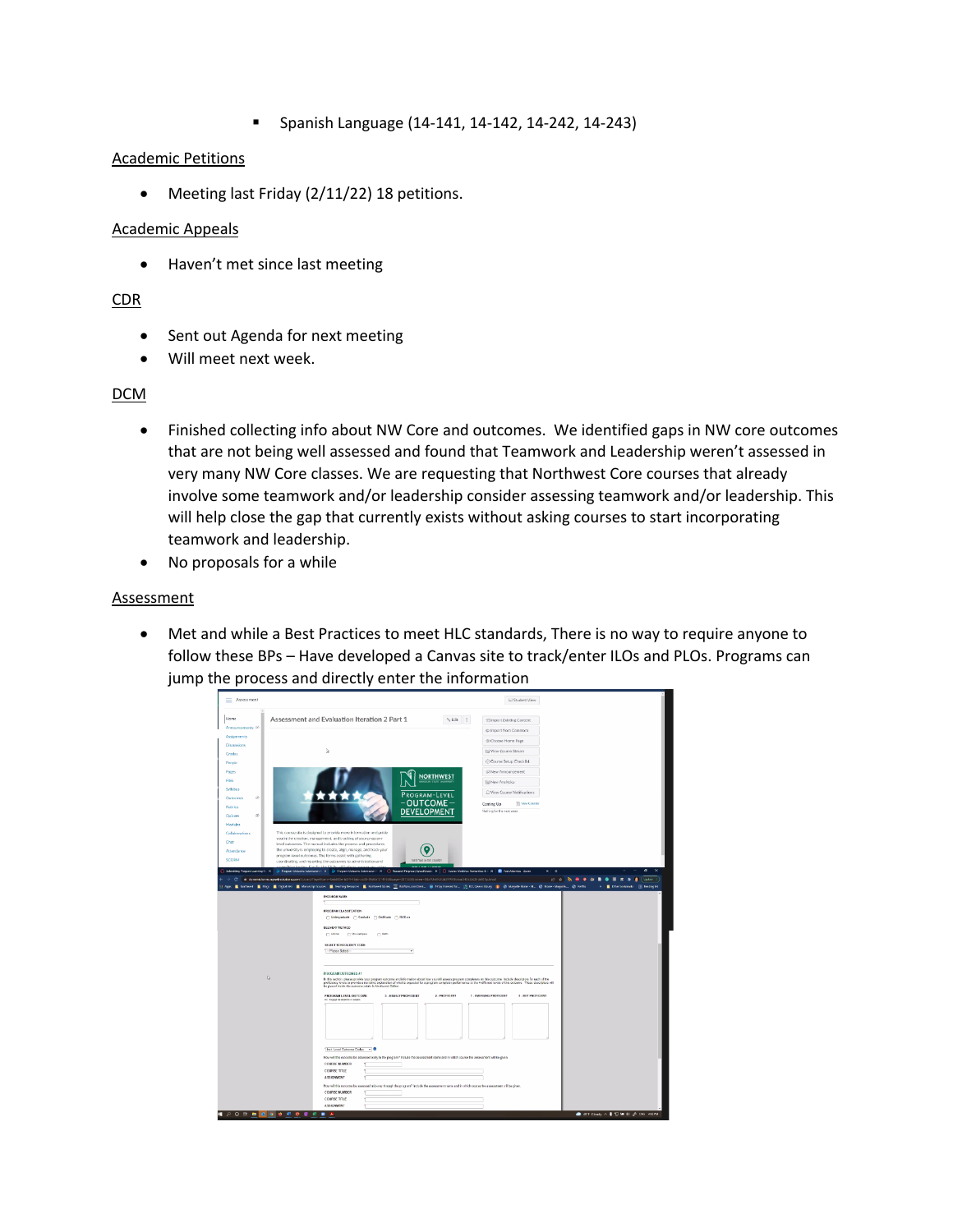- Next step is meeting with Provost
- Question about Tracking as Outcomes change A: Dashboard will track current and past outcomes.

# Faculty Welfare

- Met last week Four ongoing items
- Evaluations Both committees are working but nothing will change this year.
	- o Faculty Eval form Unit Leaders will like new form
	- o New Form will be brought to Senate
	- o Administrator Evaluations
		- "Can of Worms"
		- Waiting for AAR of Faculty Survey
- Grievance Policy HR has a process, built is not Faculty-aligned. Not generally followed.
- Faculty Celebration for Promotion/Tenure trying to develop mechanism to enhance celebration
- Conversation with Faculty perks WRT Athletics Athletics skeptical about how this would work because they do not wish to lose revenue generated by ticket sales.

#### Budget and Finance

- Met recently
- These notes from Rhonda Beemer, One faculty Rep at Benefits and Wellness Meeting 2/10/22
	- $\circ$  BC/BS dropped TAVI for our fitness challenges. This affects our events because TAVI is not taking any more clients. This is part of the "Be a better bearcat" program.
	- $\circ$  Virtual Care is now in the Blue KC app. It is no longer a separate app. The service is still there to be used though.
	- $\circ$  OTC covid-19 tests are available to get 8 FREE tests per month (at home tests) by showing your pharmacy card. This is in the HR Bulletin. If you have to pay, use the form for reimbursement. Contact HR for more information.
	- $\circ$  Optim Tax documentation: HSA tax form is incorrect that was on Optim's website. The contribution that was on the form is not correct. They will be reaching out to employees regarding updates. If you have already filed taxes, they will work with you. It was suggested to find another vendor as employees have had other issues as well with other aspects (portal for example). (Reviewed in email of 2/9/22 sent to Faculty)
	- o Be A Better Bearcat: Fitness challenge discussions. I can talk to you about this as I'm on the sub-committee. Lecture series, activities, etc. What does everyone want? Surveying people to see what they need and want was suggested. Rhonda discussed the difference in the dimensions of wellness and wellbeing in general
	- $\circ$  Wellbeing Summit was mentioned. Waiting on finalized date and more information before we discuss in detail. Adam addition – Wellbeing Summit will be introduced at next full Senate meeting when Chris Dawe will be visiting
	- o Lockton: No info as of yet regarding claims experience.
	- o Healthier You: Points system discussion. Do not forget about this. It has been recommended that the University may want to move to a point system as well. Not sure if it is BC/BS or Lockton that suggests this (I missed it). It's a discussion though.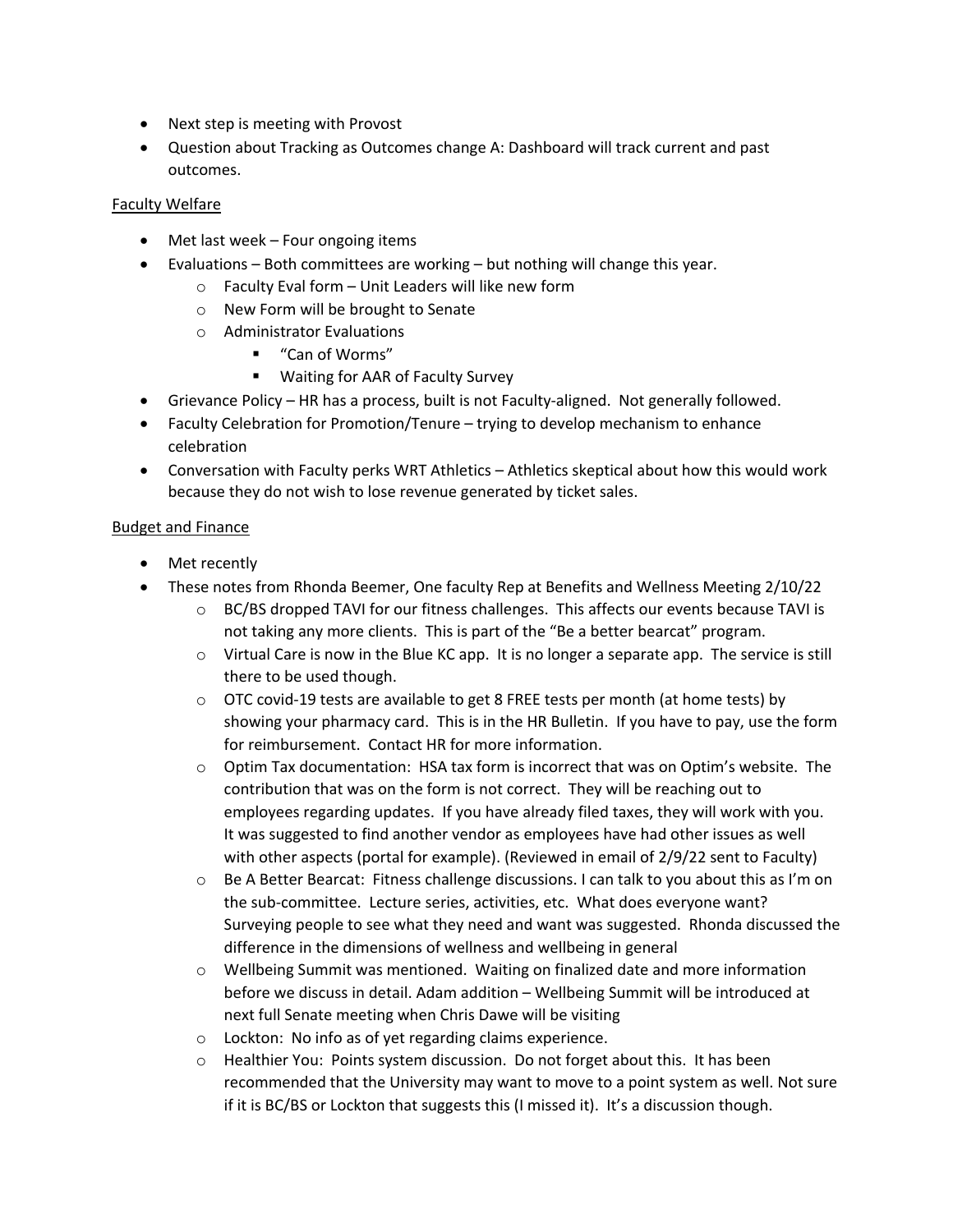Reviewing benefit consultant. Do we want to explore other companies other than Lockton. Searching for members on the sub-committee from Benefits and Wellness.

 $\circ$  Partnership with Family Guidance (Callie Loyde) – 2 days a week. She does not provide long term care. She is here to help triage and well help find long term care/additional resources. She is not meant to be the ongoing resource

# Teaching and Learning

- Teaching and Learning Grants
- Agenda being developed for next year's training
- "Human Books" having a dialog with folks with a different view on 4/5/22 form on the Owens library
	- o https://libguides.nwmissouri.edu/human
- The teaching and learning committee is looking into the process of copying Canvas courses
	- $\circ$  Specifically, to clarify the processes/ policy with CITE for copying content put in Canvas for courses. (Clear, uniform standards)
	- o Issues to include:
		- § Does copying a Canvas site developed by another person constitute Academic Plagiarism?
		- In person course with another faculty teaching course, notifying faculty who developed course prior to copying
		- § Credit given to faculty who developed course (non-OP) and (OP)
		- § OP = online profession or online only courses; should this be the same or different?
		- Ability to modify past course (to delete old or outdated material)
		- § Standards for OP courses in having another faculty teach course (any directions); Unclear directions what can and should be modified and what should not be modified to meet standards
		- Updating OP class or course shells
		- Other issues Potential for Academic Plagiarism
	- o Q: About equity between Fulltime and Adjunct faculty.

# Legislative Committee

- AAUP chapter now official. Contact Dave Shadinger for more info.
- The situation in the State Senate is currently bleak, as they are gridlocked over the redistricting map for Congressional Districts, which the one Republican camp supported a 7-1 gerrymander, with the other group supporting a map echoing the current 6-2 split. Much other funding, including Federal Government covid funds for education, are being held up by this gridlock.
- The Missouri Department of Higher Ed and Workforce Development presented the higher ed budget and capital improvement proposals to the House Budget Committee. The proposal included the \$468 million in Higher Ed projects as part of the \$2.8 billion American Rescue Act.
- The House Higher Education Committee, chaired by Brenda Shields (R-St. Joseph) voted to pass a bill that would allow A+ students to spend up to \$5,000 in unused A+ funds toward a bachelor's degree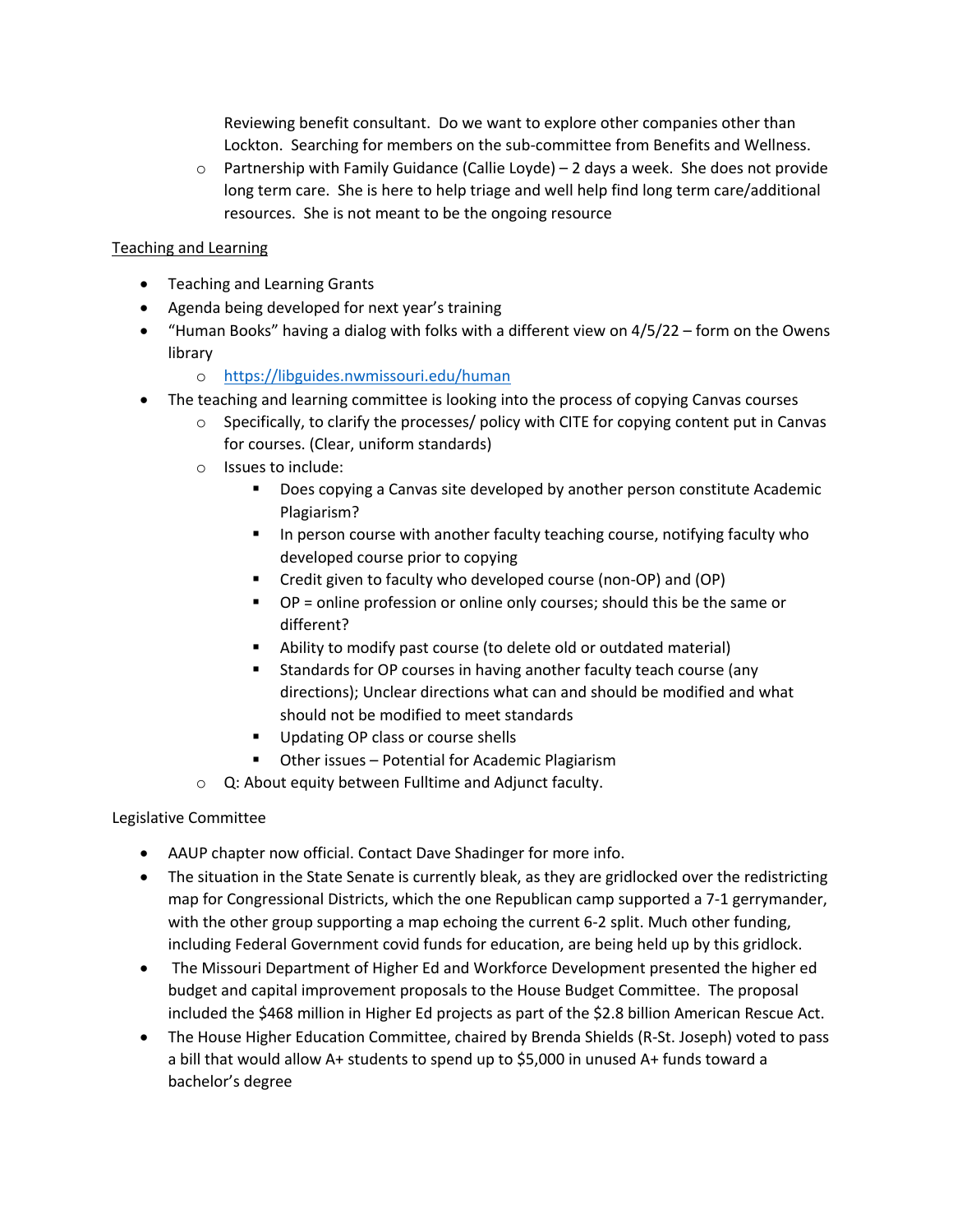- The Committee also passed a bill that would grant religious organizations protections from being treated differently than other campus organizations.
- The House has rejected Parson's call to improve all state jobs to a minimum of \$15/hour, scaling it back to \$12 as a new minimum (which will be the entire state rate next January) and \$15 only for frontline workers. His 5.5% increase for all state workers is still up in the air. Missouri's. state employees are the lowest paid in the entire country, and not surprisingly, its 26% turnover rate is very problematic.

# **Old Business**

• None

# **New Business**

- Faculty Senate Elections for AY22-23:
	- o Only a single Nomination for Vice President No other nominations
	- o At-Large Senator voting ends 2/15/22
	- o Election and confirmation of Departmental/School Senators start next week
	- o New Senators needed for:
		- Dept. Fine and Performing Arts
		- Dept. Humanities and Social Sciences
		- Dept. Language, Literature, and Writing
		- Sch. Agricultural Sciences
		- Sch. Computer Science and Information Systems
		- § Sch. Health Science and Wellness
	- o Confirmation of Alternates needed for all Departments and Schools
- Nominations for Vice-President-Elect, Secretary-Elect, and Parliamentarian-Elect: submit nominations to Secretary Alexander Taylor on or before 3/2/22
- Faculty Senate Meritorious Award nominations due by 3/16/22 (Reading 4):
	- $\circ$  These non-monetary awards are presented to individuals in recognition of their contribution to the Northwest Community. Academic Unit Senators – please survey your faculty for nominations. All nominations must complete the accompanying form (and letter) and be received by Peter Adam by 3/16/22
- Senate Committee Survey (Reading 5):
	- o Survey is being discussed in Senate Committees in order to reveal issues with membership, quorum, attendance, and distribution of minutes and reports. Results may be discussed in future meetings and/or result in proposal for changes to the Faculty Senate By-Laws.

## Proposals

| ID | mitiator              | Proposal  | $T$ vpe                   | Name                                                    | <b>Notes</b> |
|----|-----------------------|-----------|---------------------------|---------------------------------------------------------|--------------|
|    | Miranda Myles Jackson | 113-21-09 | <b>Course Deletion</b>    | AR <sup>T</sup><br>$13307 -$<br>'vpograp.<br><u>JJZ</u> |              |
| -  | Miranda Myles Jackson | 113-21-10 | <b>Deletion</b><br>Course | $AR^+$<br><b>I Portfolio Review</b><br>a Professionatii |              |